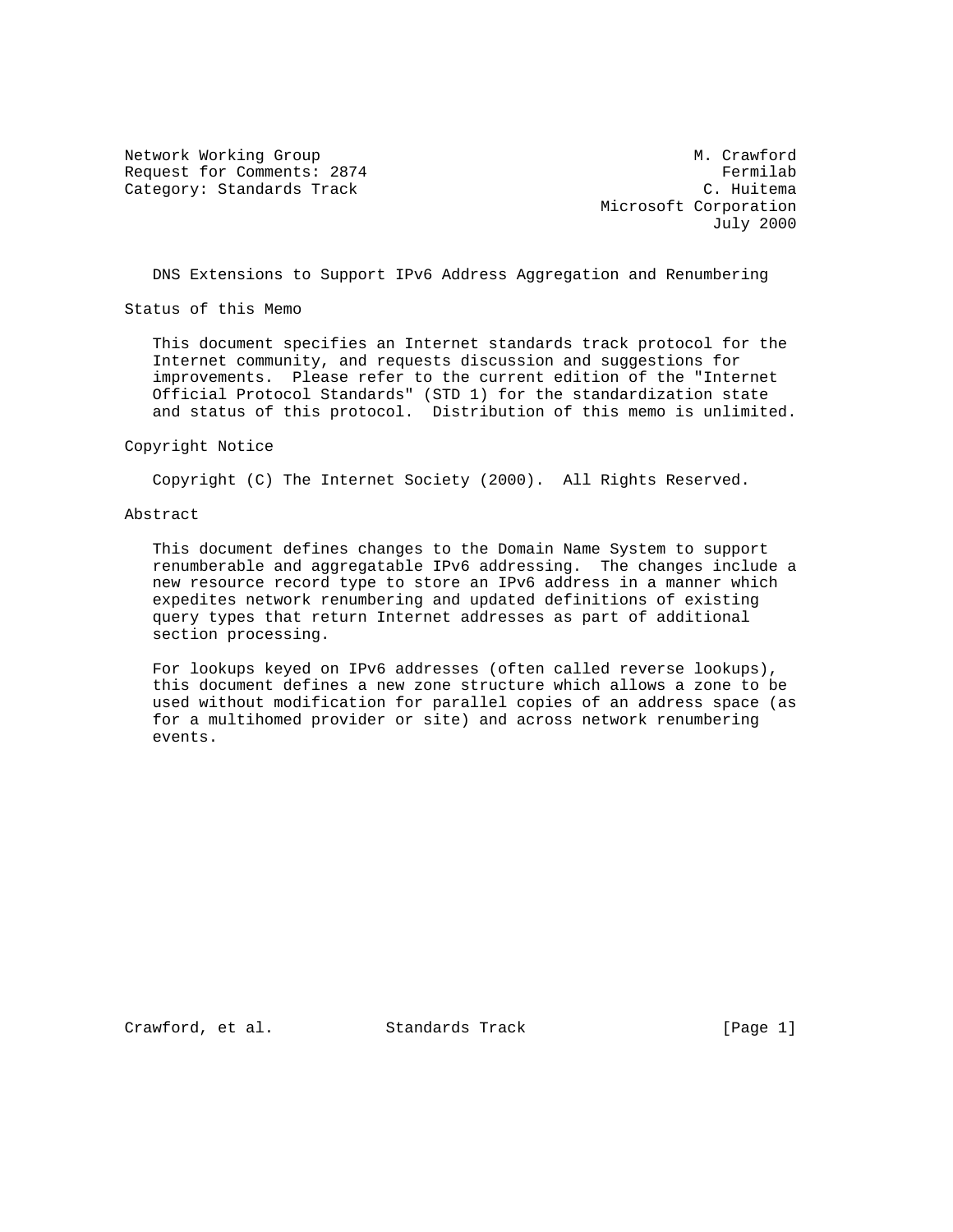Table of Contents

| $1$ .            |                                                                                             | 2              |
|------------------|---------------------------------------------------------------------------------------------|----------------|
| 2.1              | Overview                                                                                    | $\overline{3}$ |
|                  | Name-to-Address Lookup<br>2.1.                                                              | $\overline{4}$ |
|                  | Underlying Mechanisms for Reverse Lookups<br>2.2.                                           | $\overline{4}$ |
|                  | Delegation on Arbitrary Boundaries<br>2.2.1.                                                | 4              |
|                  | 2.2.2.<br>Reusable Zones                                                                    | 5              |
| $\overline{3}$ . |                                                                                             | 5              |
|                  | 3.1.                                                                                        | 5              |
|                  | 3.1.1.                                                                                      | 6              |
|                  | 3.1.2.                                                                                      | 6              |
|                  | Textual Representation<br>3.1.3.                                                            | $\overline{7}$ |
|                  | Name Resolution Procedure<br>3.1.4.                                                         | 7              |
|                  | 3.2.                                                                                        | 7              |
|                  | Zone Structure for Reverse Lookups                                                          |                |
| 4.               | Modifications to Existing Query Types                                                       | 8              |
| 5.               |                                                                                             | 8              |
|                  | 5.1.                                                                                        | 9              |
|                  | 5.1.1.<br>Authoritative Data                                                                | 9              |
|                  | 5.1.2.<br>Glue $\ldots \ldots \ldots \ldots \ldots \ldots \ldots \ldots \ldots \ldots$      | 10             |
|                  | 5.1.3.                                                                                      | 12             |
|                  | 5.2.<br>Reverse Mapping Zones                                                               | 13             |
|                  | 5.2.1.<br>The TLA level $\dots\dots\dots\dots\dots\dots\dots\dots\dots\dots\dots\dots\dots$ | 13             |
|                  | 5.2.2.<br>The ISP level $\dots\dots\dots\dots\dots\dots\dots\dots\dots\dots\dots\dots\dots$ | 13             |
|                  | 5.2.3.<br>The Site Level                                                                    | 13             |
|                  | 5.3.                                                                                        | 14             |
|                  | 5.4.                                                                                        | 15             |
| б.               | Transition from RFC 1886 and Deployment Notes                                               | 15             |
|                  | 6.1.<br>Transition from AAAA and Coexistence with A Records                                 | 16             |
|                  | Transition from Nibble Labels to Binary Labels<br>6.2.                                      | 17             |
| 7.               |                                                                                             | 17             |
| 8.               |                                                                                             | 17             |
|                  |                                                                                             |                |
| 9.               |                                                                                             | 18             |
| 10.              |                                                                                             | 18             |
| 11.              |                                                                                             | 19             |
| 12.              |                                                                                             |                |
|                  |                                                                                             |                |

# 1. Introduction

 Maintenance of address information in the DNS is one of several obstacles which have prevented site and provider renumbering from being feasible in IP version 4. Arguments about the importance of network renumbering for the preservation of a stable routing system and for other purposes may be read in [RENUM1, RENUM2, RENUM3]. To support the storage of IPv6 addresses without impeding renumbering we define the following extensions.

Crawford, et al. Standards Track [Page 2]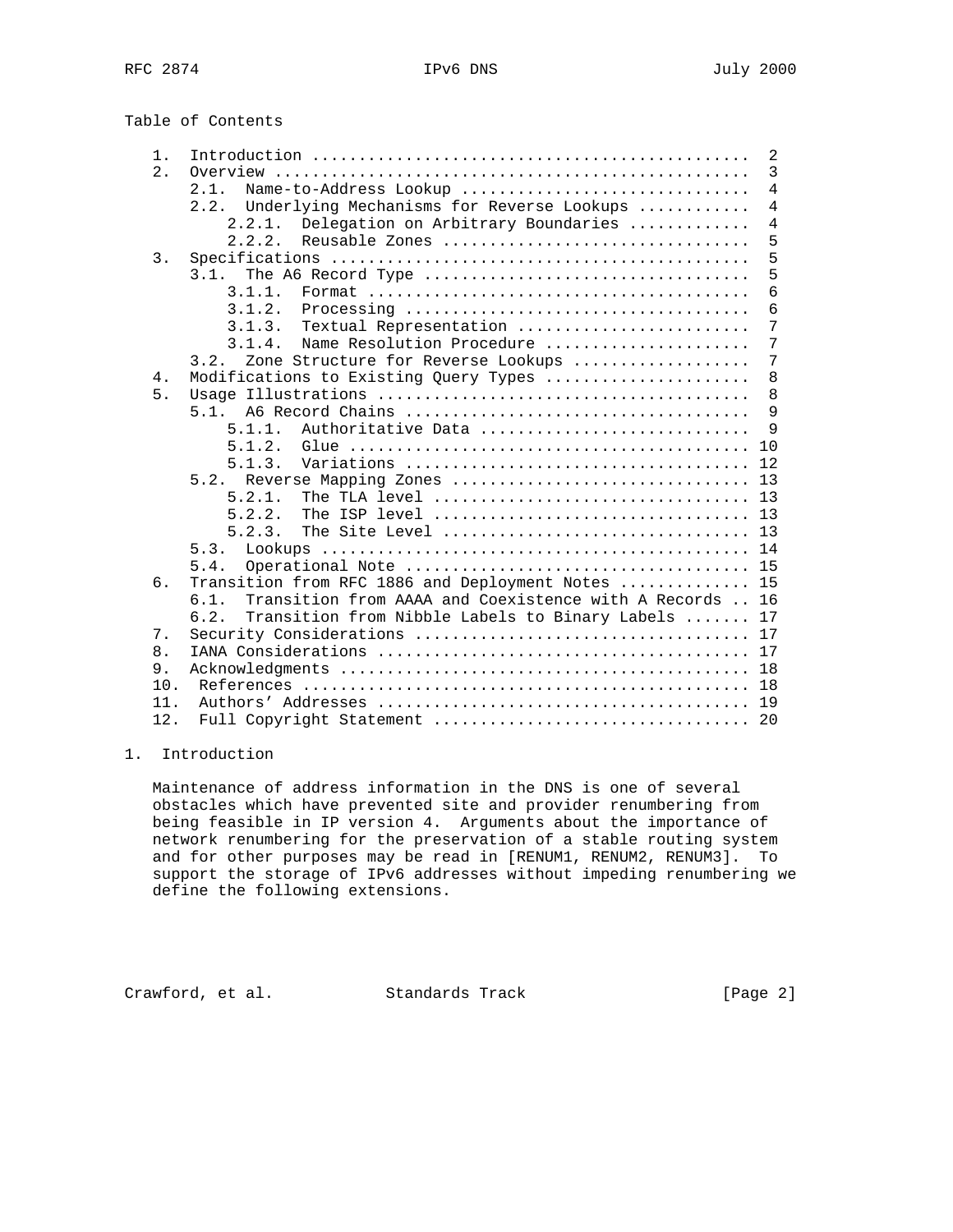- o A new resource record type, "A6", is defined to map a domain name to an IPv6 address, with a provision for indirection for leading "prefix" bits.
- o Existing queries that perform additional section processing to locate IPv4 addresses are redefined to do that processing for both IPv4 and IPv6 addresses.
- o A new domain, IP6.ARPA, is defined to support lookups based on IPv6 address.
- o A new prefix-delegation method is defined, relying on new DNS features [BITLBL, DNAME].

 The changes are designed to be compatible with existing application programming interfaces. The existing support for IPv4 addresses is retained. Transition issues related to the coexistence of both IPv4 and IPv6 addresses in DNS are discussed in [TRANS].

 This memo proposes a replacement for the specification in RFC 1886 [AAAA] and a departure from current implementation practices. The changes are designed to facilitate network renumbering and multihoming. Domains employing the A6 record for IPv6 addresses can insert automatically-generated AAAA records in zone files to ease transition. It is expected that after a reasonable period, RFC 1886 will become Historic.

 The next three major sections of this document are an overview of the facilities defined or employed by this specification, the specification itself, and examples of use.

 The key words "MUST", "MUST NOT", "REQUIRED", "SHALL", "SHALL NOT", "SHOULD", "SHOULD NOT", "RECOMMENDED", "MAY", and "OPTIONAL" in this document are to be interpreted as described in [KWORD]. The key word "SUGGESTED" signifies a strength between MAY and SHOULD: it is believed that compliance with the suggestion has tangible benefits in most instances.

2. Overview

 This section provides an overview of the DNS facilities for storage of IPv6 addresses and for lookups based on IPv6 address, including those defined here and elsewhere.

Crawford, et al. Standards Track [Page 3]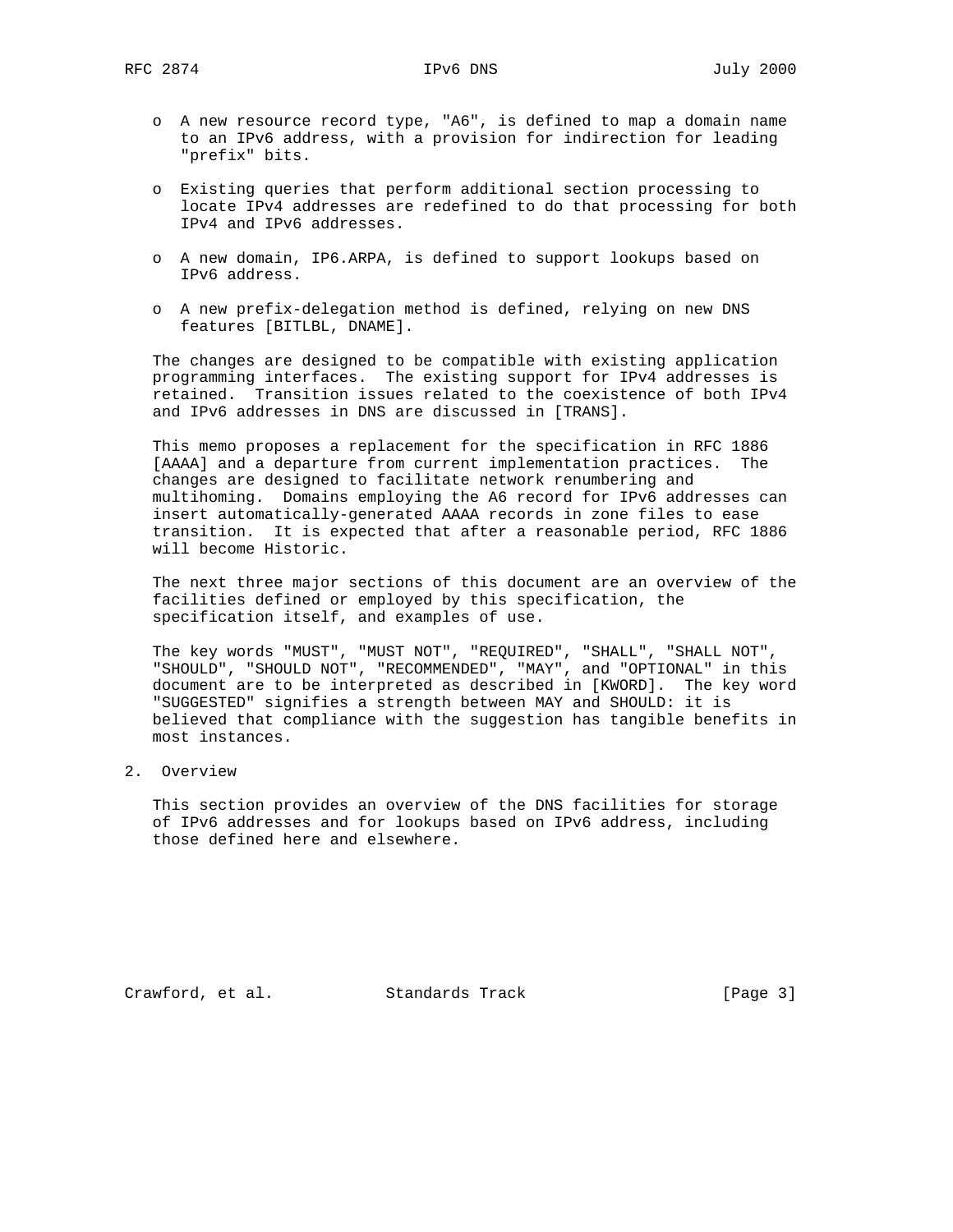## 2.1. Name-to-Address Lookup

 IPv6 addresses are stored in one or more A6 resource records. A single A6 record may include a complete IPv6 address, or a contiguous portion of an address and information leading to one or more prefixes. Prefix information comprises a prefix length and a DNS name which is in turn the owner of one or more A6 records defining the prefix or prefixes which are needed to form one or more complete IPv6 addresses. When the prefix length is zero, no DNS name is present and all the leading bits of the address are significant. There may be multiple levels of indirection and the existence of multiple A6 records at any level multiplies the number of IPv6 addresses which are formed.

 An application looking up an IPv6 address will generally cause the DNS resolver to access several A6 records, and multiple IPv6 addresses may be returned even if the queried name was the owner of only one A6 record. The authenticity of the returned address(es) cannot be directly verified by DNS Security [DNSSEC]. The A6 records which contributed to the address(es) may of course be verified if signed.

 Implementers are reminded of the necessity to limit the amount of work a resolver will perform in response to a client request. This principle MUST be extended to also limit the generation of DNS requests in response to one name-to-address (or address-to-name) lookup request.

### 2.2. Underlying Mechanisms for Reverse Lookups

 This section describes the new DNS features which this document exploits. This section is an overview, not a specification of those features. The reader is directed to the referenced documents for more details on each.

# 2.2.1. Delegation on Arbitrary Boundaries

 This new scheme for reverse lookups relies on a new type of DNS label called the "bit-string label" [BITLBL]. This label compactly represents an arbitrary string of bits which is treated as a hierarchical sequence of one-bit domain labels. Resource records can thereby be stored at arbitrary bit-boundaries.

 Examples in section 5 will employ the following textual representation for bit-string labels, which is a subset of the syntax defined in [BITLBL]. A base indicator "x" for hexadecimal and a sequence of hexadecimal digits is enclosed between "\[" and "]". The bits denoted by the digits represent a sequence of one-bit domain

Crawford, et al. Standards Track [Page 4]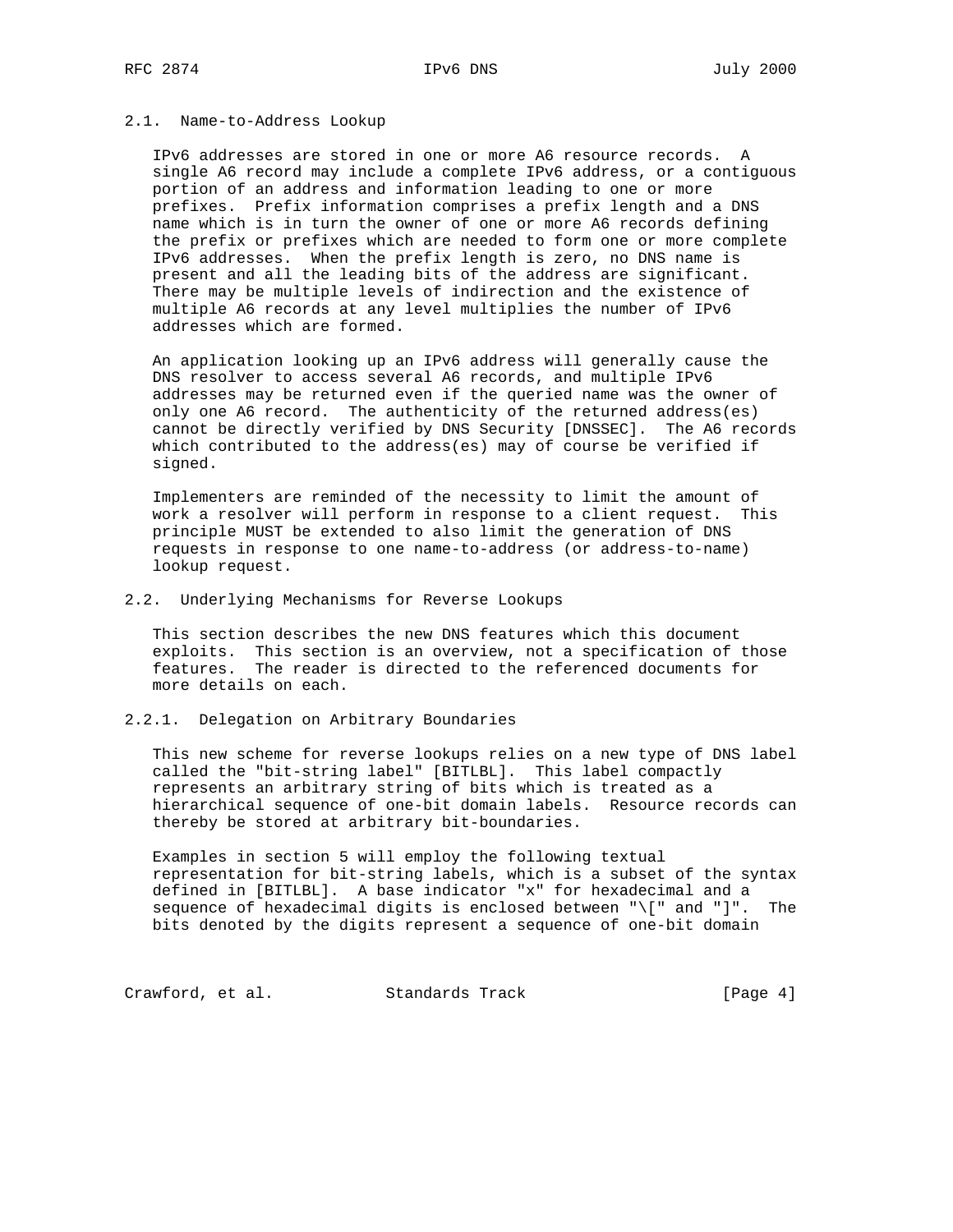labels ordered from most to least significant. (This is the opposite of the order they would appear if listed one bit at a time, but it appears to be a convenient notation.) The digit string may be followed by a slash ("/") and a decimal count. If omitted, the implicit count is equal to four times the number of hexadecimal digits.

 Consecutive bit-string labels are equivalent (up to the limit imposed by the size of the bit count field) to a single bit-string label containing all the bits of the consecutive labels in the proper order. As an example, either of the following domain names could be used in a QCLASS=IN, QTYPE=PTR query to find the name of the node with IPv6 address 3ffe:7c0:40:9:a00:20ff:fe81:2b32.

\[x3FFE07C0004000090A0020FFFE812B32/128].IP6.ARPA.

\[x0A0020FFFE812B32/64].\[x0009/16].\[x3FFE07C00040/48].IP6.ARPA.

2.2.2. Reusable Zones

 DNS address space delegation is implemented not by zone cuts and NS records, but by a new analogue to the CNAME record, called the DNAME resource record [DNAME]. The DNAME record provides alternate naming to an entire subtree of the domain name space, rather than to a single node. It causes some suffix of a queried name to be substituted with a name from the DNAME record's RDATA.

 For example, a resolver or server providing recursion, while looking up a QNAME a.b.c.d.e.f may encounter a DNAME record

d.e.f. DNAME w.xy.

which will cause it to look for a.b.c.w.xy.

- 3. Specifications
- 3.1. The A6 Record Type

 The A6 record type is specific to the IN (Internet) class and has type number 38 (decimal).

Crawford, et al. Standards Track [Page 5]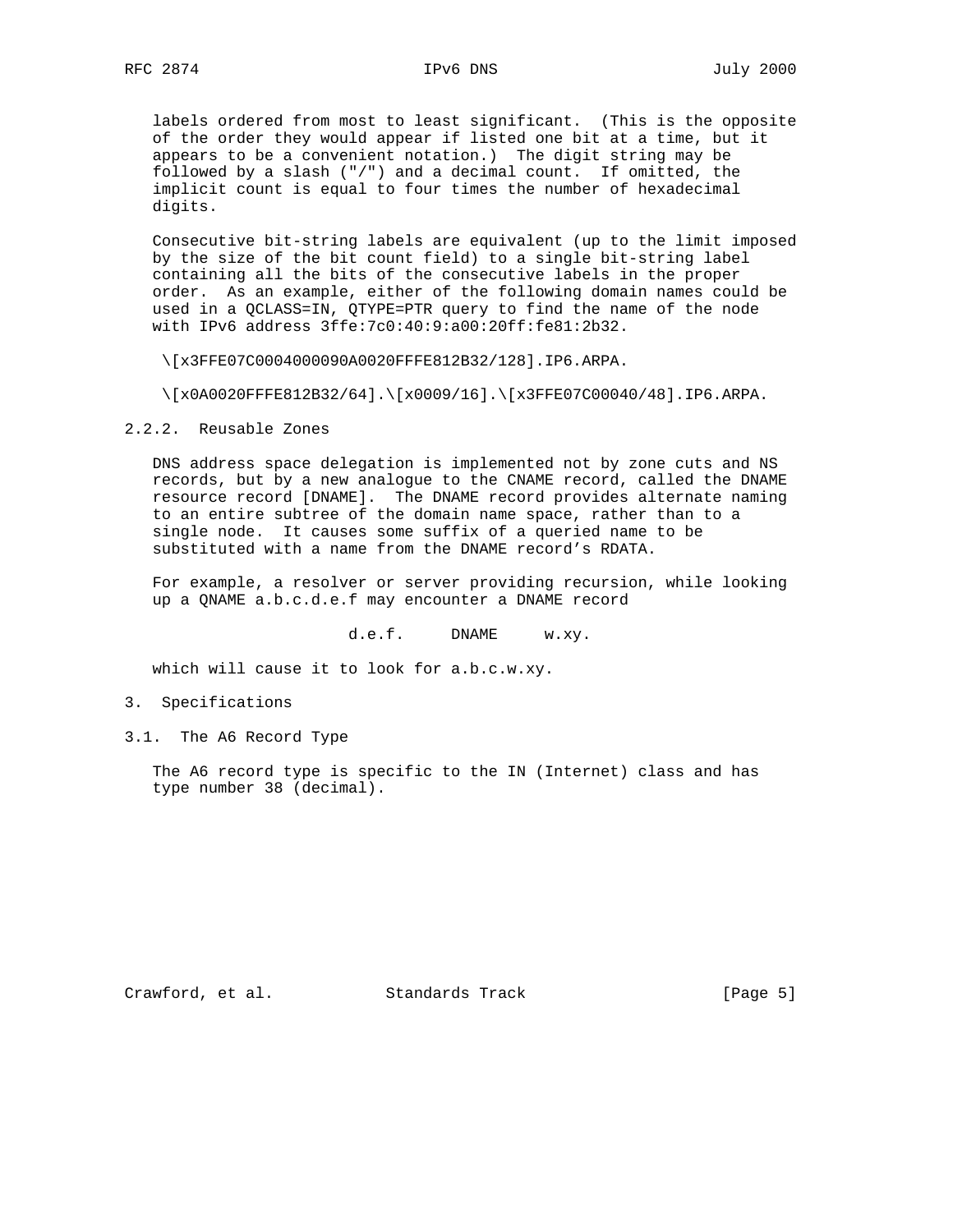# 3.1.1. Format

The RDATA portion of the A6 record contains two or three fields.

|                                                                        | Prefix len.   Address suffix        Prefix name |
|------------------------------------------------------------------------|-------------------------------------------------|
| $(1 \text{ octet})$   $(016 \text{ octets})$   $(0255 \text{ octets})$ |                                                 |
|                                                                        |                                                 |

- o A prefix length, encoded as an eight-bit unsigned integer with value between 0 and 128 inclusive.
- o An IPv6 address suffix, encoded in network order (high-order octet first). There MUST be exactly enough octets in this field to contain a number of bits equal to 128 minus prefix length, with 0 to 7 leading pad bits to make this field an integral number of octets. Pad bits, if present, MUST be set to zero when loading a zone file and ignored (other than for SIG [DNSSEC] verification) on reception.
- o The name of the prefix, encoded as a domain name. By the rules of [DNSIS], this name MUST NOT be compressed.

 The domain name component SHALL NOT be present if the prefix length is zero. The address suffix component SHALL NOT be present if the prefix length is 128.

 It is SUGGESTED that an A6 record intended for use as a prefix for other A6 records have all the insignificant trailing bits in its address suffix field set to zero.

3.1.2. Processing

 A query with QTYPE=A6 causes type A6 and type NS additional section processing for the prefix names, if any, in the RDATA field of the A6 records in the answer section. This processing SHOULD be recursively applied to the prefix names of A6 records included as additional data. When space in the reply packet is a limit, inclusion of additional A6 records takes priority over NS records.

 It is an error for an A6 record with prefix length L1 > 0 to refer to a domain name which owns an A6 record with a prefix length L2 > L1. If such a situation is encountered by a resolver, the A6 record with the offending (larger) prefix length MUST be ignored. Robustness precludes signaling an error if addresses can still be formed from valid A6 records, but it is SUGGESTED that zone maintainers from time to time check all the A6 records their zones reference.

Crawford, et al. Standards Track [Page 6]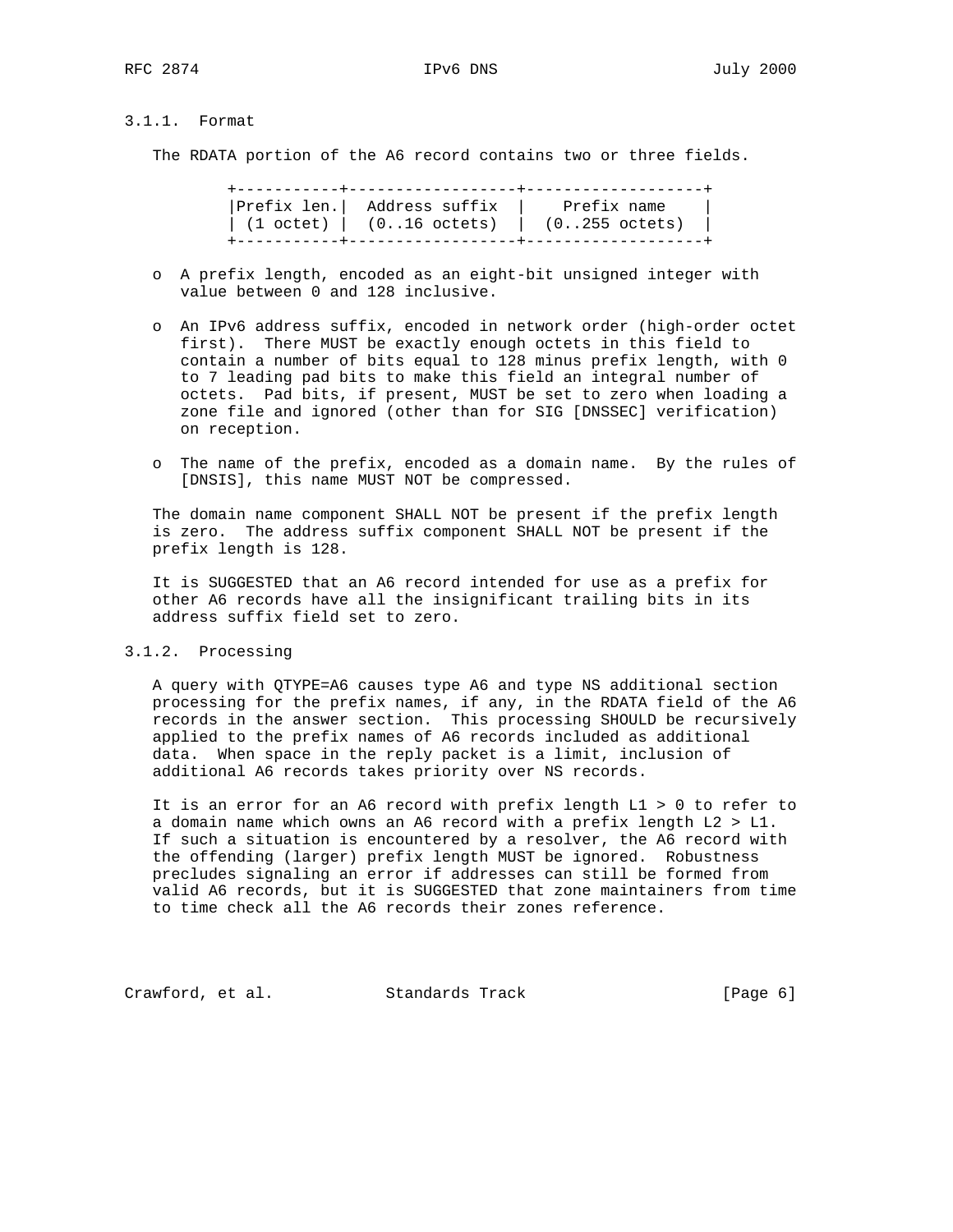## 3.1.3. Textual Representation

 The textual representation of the RDATA portion of the A6 resource record in a zone file comprises two or three fields separated by whitespace.

- o A prefix length, represented as a decimal number between 0 and 128 inclusive,
- o the textual representation of an IPv6 address as defined in [AARCH] (although some leading and/or trailing bits may not be significant),
- o a domain name, if the prefix length is not zero.

 The domain name MUST be absent if the prefix length is zero. The IPv6 address MAY be be absent if the prefix length is 128. A number of leading address bits equal to the prefix length SHOULD be zero, either implicitly (through the :: notation) or explicitly, as specified in section 3.1.1.

### 3.1.4. Name Resolution Procedure

 To obtain the IPv6 address or addresses which belong to a given name, a DNS client MUST obtain one or more complete chains of A6 records, each chain beginning with a record owned by the given name and including a record owned by the prefix name in that record, and so on recursively, ending with an A6 record with a prefix length of zero. One IPv6 address is formed from one such chain by taking the value of each bit position from the earliest A6 record in the chain which validly covers that position, as indicated by the prefix length. The set of all IPv6 addresses for the given name comprises the addresses formed from all complete chains of A6 records beginning at that name, discarding records which have invalid prefix lengths as defined in section 3.1.2.

 If some A6 queries fail and others succeed, a client might obtain a non-empty but incomplete set of IPv6 addresses for a host. In many situations this may be acceptable. The completeness of a set of A6 records may always be determined by inspection.

3.2. Zone Structure for Reverse Lookups

 Very little of the new scheme's data actually appears under IP6.ARPA; only the first level of delegation needs to be under that domain. More levels of delegation could be placed under IP6.ARPA if some top-level delegations were done via NS records instead of DNAME records, but this would incur some cost in renumbering ease at the

Crawford, et al. Standards Track [Page 7]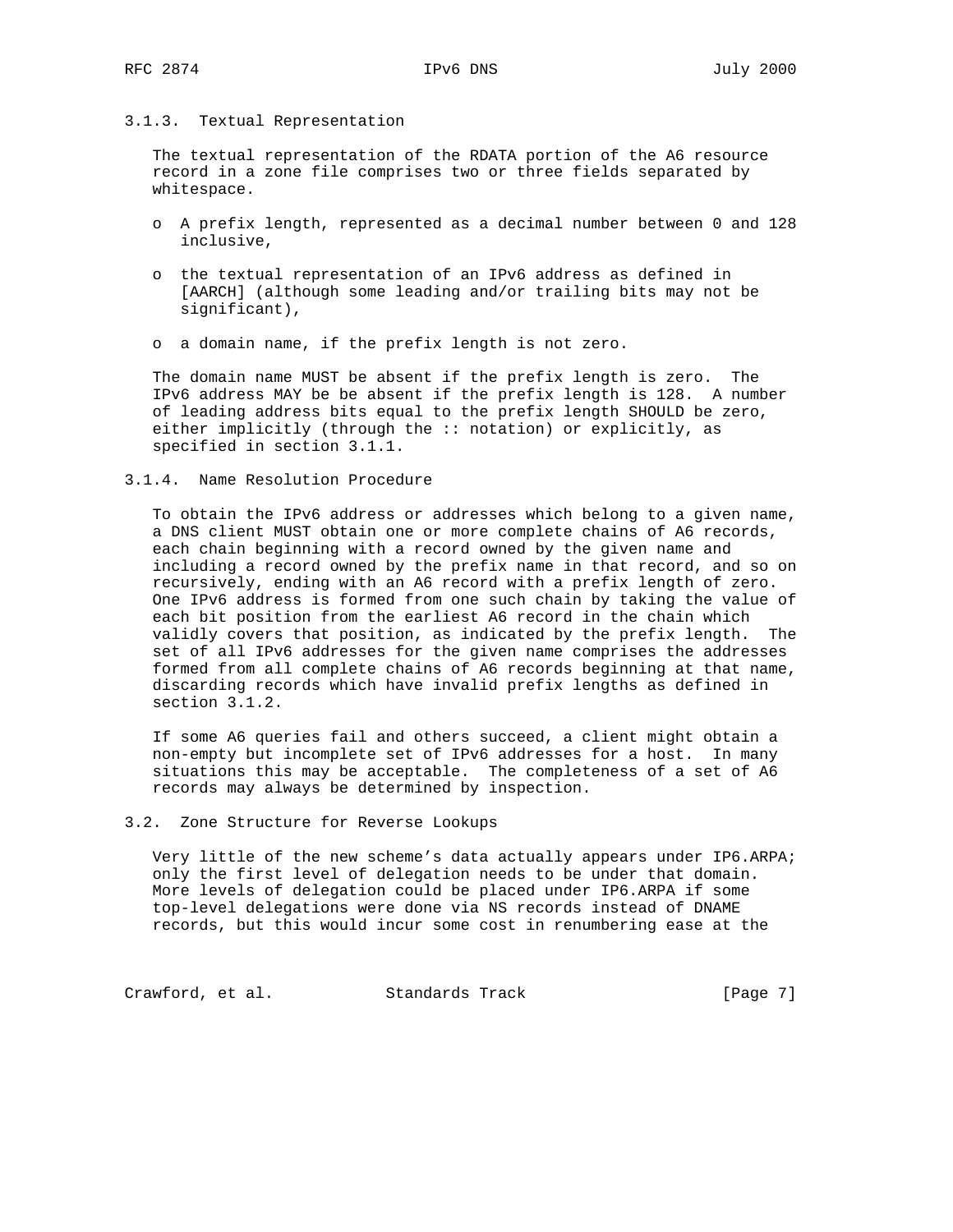level of TLAs [AGGR]. Therefore, it is declared here that all address space delegations SHOULD be done by the DNAME mechanism rather than NS.

 In addition, since uniformity in deployment will simplify maintenance of address delegations, it is SUGGESTED that address and prefix information be stored immediately below a DNS label "IP6". Stated another way, conformance with this suggestion would mean that "IP6" is the first label in the RDATA field of DNAME records which support IPv6 reverse lookups.

 When any "reserved" or "must be zero" bits are adjacent to a delegation boundary, the higher-level entity MUST retain those bits in its own control and delegate only the bits over which the lower level entity has authority.

 To find the name of a node given its IPv6 address, a DNS client MUST perform a query with QCLASS=IN, QTYPE=PTR on the name formed from the 128 bit address as one or more bit-string labels [BITLBL], followed by the two standard labels "IP6.ARPA". If recursive service was not obtained from a server and the desired PTR record was not returned, the resolver MUST handle returned DNAME records as specified in [DNAME], and NS records as specified in [DNSCF], and iterate.

## 4. Modifications to Existing Query Types

 All existing query types that perform type A additional section processing, i.e. the name server (NS), mail exchange (MX), and mailbox (MB) query types, and the experimental AFS data base (AFSDB) and route through (RT) types, must be redefined to perform type A, A6 and AAAA additional section processing, with type A having the highest priority for inclusion and type AAAA the lowest. This redefinition means that a name server may add any relevant IPv4 and IPv6 address information available locally to the additional section of a response when processing any one of the above queries. The recursive inclusion of A6 records referenced by A6 records already included in the additional section is OPTIONAL.

5. Usage Illustrations

 This section provides examples of use of the mechanisms defined in the previous section. All addresses and domains mentioned here are intended to be fictitious and for illustrative purposes only. Example delegations will be on 4-bit boundaries solely for readability; this specification is indifferent to bit alignment.

 Use of the IPv6 aggregatable address format [AGGR] is assumed in the examples.

Crawford, et al. Standards Track [Page 8]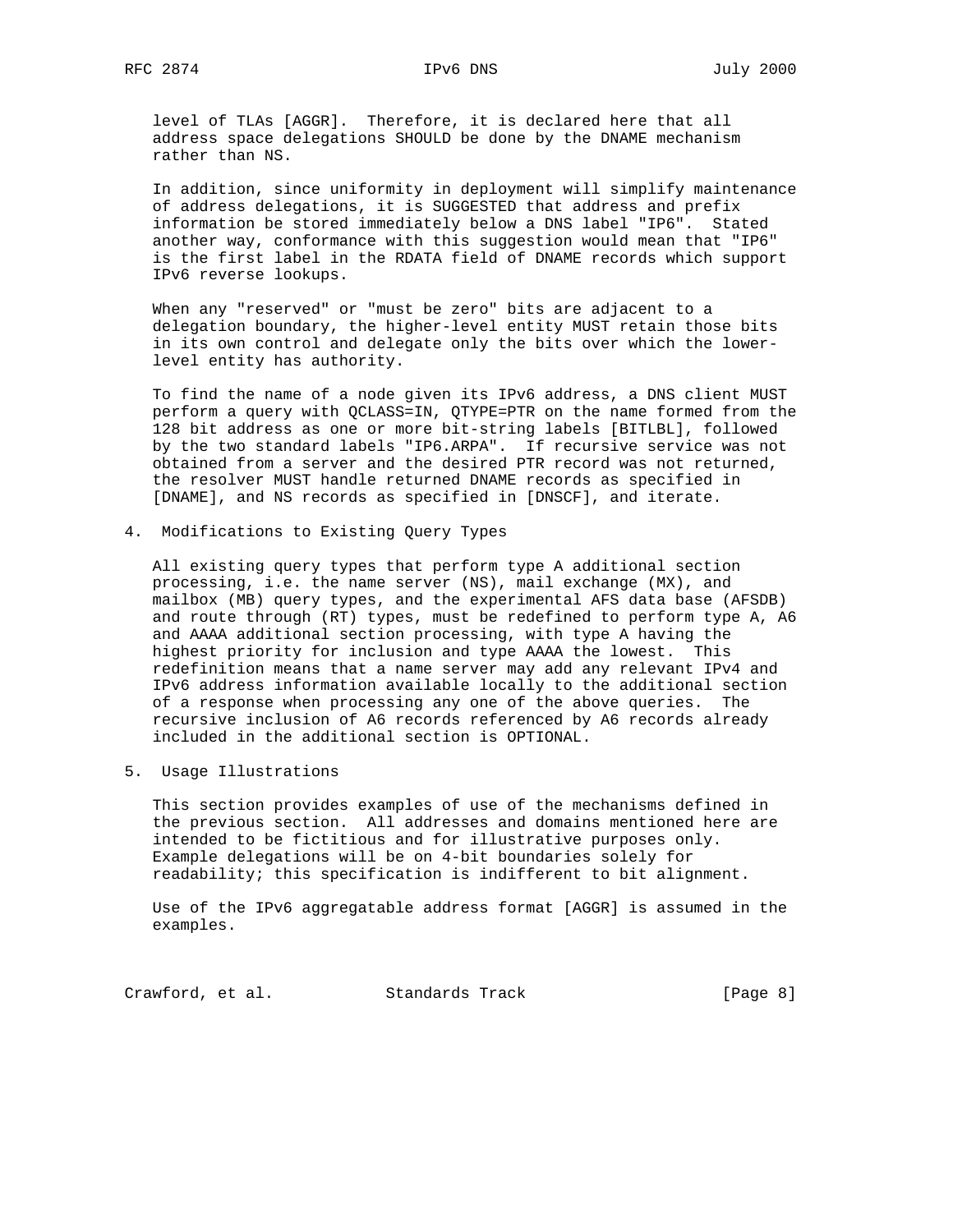## 5.1. A6 Record Chains

 Let's take the example of a site X that is multi-homed to two "intermediate" providers A and B. The provider A is itself multi homed to two "transit" providers, C and D. The provider B gets its transit service from a single provider, E. For simplicity suppose that C, D and E all belong to the same top-level aggregate (TLA) with identifier (including format prefix) '2345', and the TLA authority at ALPHA-TLA.ORG assigns to C, D and E respectively the next level aggregate (NLA) prefixes 2345:00C0::/28, 2345:00D0::/28 and 2345:000E::/32.

 C assigns the NLA prefix 2345:00C1:CA00::/40 to A, D assigns the prefix 2345:00D2:DA00::/40 to A and E assigns 2345:000E:EB00::/40 to B.

 A assigns to X the subscriber identification '11' and B assigns the subscriber identification '22'. As a result, the site X inherits three address prefixes:

- o 2345:00C1:CA11::/48 from A, for routes through C.
- o 2345:00D2:DA11::/48 from A, for routes through D.
- o 2345:000E:EB22::/48 from B, for routes through E.

 Let us suppose that N is a node in the site X, that it is assigned to subnet number 1 in this site, and that it uses the interface identifier '1234:5678:9ABC:DEF0'. In our configuration, this node will have three addresses:

- o 2345:00C1:CA11:0001:1234:5678:9ABC:DEF0
- o 2345:00D2:DA11:0001:1234:5678:9ABC:DEF0
- o 2345:000E:EB22:0001:1234:5678:9ABC:DEF0

5.1.1. Authoritative Data

 We will assume that the site X is represented in the DNS by the domain name X.EXAMPLE, while A, B, C, D and E are represented by A.NET, B.NET, C.NET, D.NET and E.NET. In each of these domains, we assume a subdomain "IP6" that will hold the corresponding prefixes. The node N is identified by the domain name N.X.EXAMPLE. The following records would then appear in X's DNS.

| SORIGIN X.EXAMPLE.                 |  |            |                                          |
|------------------------------------|--|------------|------------------------------------------|
| N                                  |  |            | A6 64 ::1234:5678:9ABC:DEF0 SUBNET-1.IP6 |
| SUBNET-1.IP6 A6 48 $0:0:0:1:1$ IP6 |  |            |                                          |
| T P 6                              |  | A6 48 0::0 | SUBSCRIBER-X.IP6.A.NET.                  |
| TP6                                |  | A6 48 0::0 | SUBSCRIBER-X.IP6.B.NET.                  |

Crawford, et al. Standards Track [Page 9]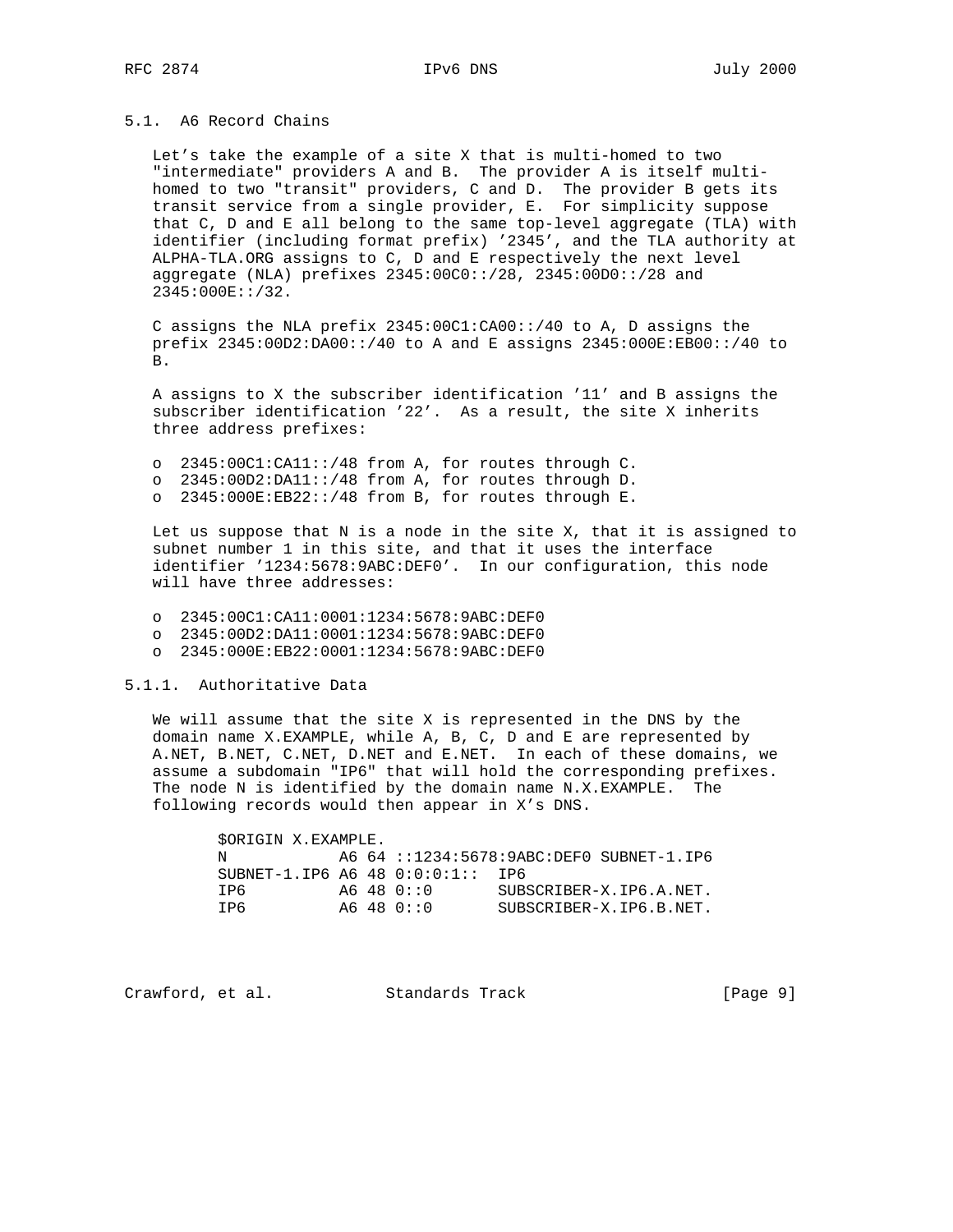And elsewhere there would appear

 SUBSCRIBER-X.IP6.A.NET. A6 40 0:0:0011:: A.NET.IP6.C.NET. SUBSCRIBER-X.IP6.A.NET. A6 40 0:0:0011:: A.NET.IP6.D.NET. SUBSCRIBER-X.IP6.B.NET. A6 40 0:0:0022:: B-NET.IP6.E.NET. A.NET.IP6.C.NET. A6 28 0:0001:CA00:: C.NET.ALPHA-TLA.ORG. A.NET.IP6.D.NET. A6 28 0:0002:DA00:: D.NET.ALPHA-TLA.ORG. B-NET.IP6.E.NET. A6 32 0:0:EB00:: E.NET.ALPHA-TLA.ORG. C.NET.ALPHA-TLA.ORG. A6 0 2345:00C0:: D.NET.ALPHA-TLA.ORG. A6 0 2345:00D0:: E.NET.ALPHA-TLA.ORG. A6 0 2345:000E::

#### 5.1.2. Glue

 When, as is common, some or all DNS servers for X.EXAMPLE are within the X.EXAMPLE zone itself, the top-level zone EXAMPLE must carry enough "glue" information to enable DNS clients to reach those nameservers. This is true in IPv6 just as in IPv4. However, the A6 record affords the DNS administrator some choices. The glue could be any of

- o a minimal set of A6 records duplicated from the X.EXAMPLE zone,
- o a (possibly smaller) set of records which collapse the structure of that minimal set,
- o or a set of A6 records with prefix length zero, giving the entire global addresses of the servers.

 The trade-off is ease of maintenance against robustness. The best and worst of both may be had together by implementing either the first or second option together with the third. To illustrate the glue options, suppose that X.EXAMPLE is served by two nameservers NS1.X.EXAMPLE and NS2.X.EXAMPLE, having interface identifiers ::1:11:111:1111 and ::2:22:222:2222 on subnets 1 and 2 respectively. Then the top-level zone EXAMPLE would include one (or more) of the following sets of A6 records as glue.

Crawford, et al. Standards Track [Page 10]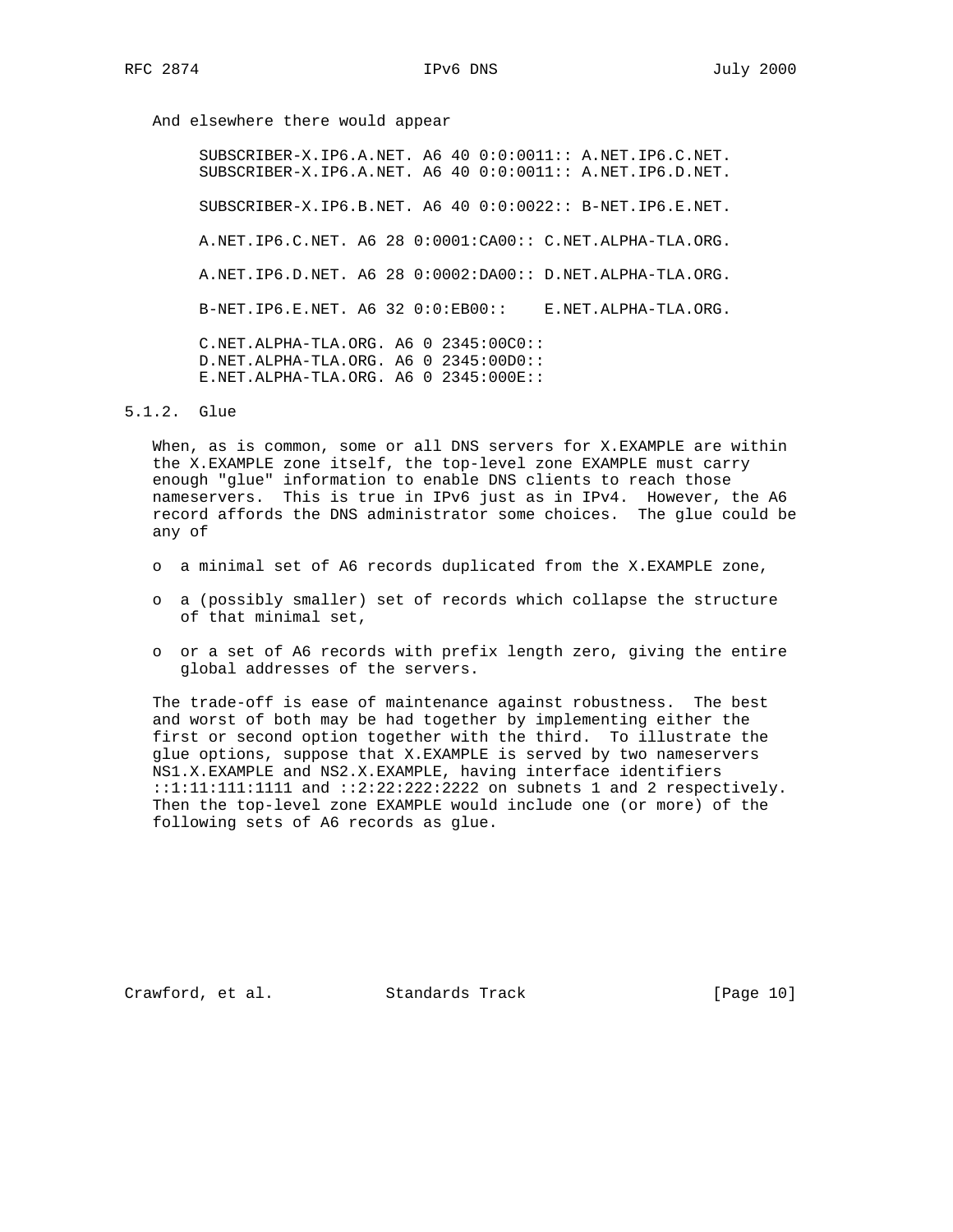|   | SORIGIN EXAMPLE.                 | ; first option |                                      |                         |  |  |  |  |
|---|----------------------------------|----------------|--------------------------------------|-------------------------|--|--|--|--|
| Х |                                  | NS NS1.X       |                                      |                         |  |  |  |  |
|   |                                  | NS NS2.X       |                                      |                         |  |  |  |  |
|   | NS1.X                            |                | A6 64 ::1:11:111:1111 SUBNET-1.IP6.X |                         |  |  |  |  |
|   | NS2.X                            |                | A6 64 ::2:22:222:2222 SUBNET-2.IP6.X |                         |  |  |  |  |
|   | $SUBNET-1.ID6.X A6 48 0:0:0:1::$ |                |                                      | TP6.X                   |  |  |  |  |
|   | SUBNET-2.1P6.X A6 48 $0:0:0:2:$  |                |                                      | IP6.X                   |  |  |  |  |
|   | TP6.X                            |                | A6 48 0::0                           | SUBSCRIBER-X.IP6.A.NET. |  |  |  |  |
|   | TP6.X                            |                | A6 48 0::0                           | SUBSCRIBER-X.IP6.B.NET. |  |  |  |  |
|   |                                  |                |                                      |                         |  |  |  |  |
|   |                                  |                |                                      |                         |  |  |  |  |
|   | SORIGIN EXAMPLE.                 |                | ; second option                      |                         |  |  |  |  |

| X     | NS NS1.X |                                                 |
|-------|----------|-------------------------------------------------|
|       | NS NS2.X |                                                 |
| NS1.X |          | A6 48 ::1:1:11:111:1111 SUBSCRIBER-X.IP6.A.NET. |
|       |          | A6 48 ::1:1:11:111:1111 SUBSCRIBER-X.IP6.B.NET. |
| NS2.X |          | A6 48 ::2:2:22:222:2222 SUBSCRIBER-X.IP6.A.NET. |
|       |          | A6 48 ::2:2:22:222:2222 SUBSCRIBER-X.IP6.B.NET. |
|       |          |                                                 |

|       | <b>\$ORIGIN EXAMPLE.</b> |          |  | ; third option                      |  |  |  |
|-------|--------------------------|----------|--|-------------------------------------|--|--|--|
| X     |                          | NS NS1.X |  |                                     |  |  |  |
|       |                          | NS NS2.X |  |                                     |  |  |  |
| NS1.X |                          |          |  | A6 0 2345:00C1:CA11:1:1:11:111:1111 |  |  |  |
|       |                          |          |  | A6 0 2345:00D2:DA11:1:1:11:111:1111 |  |  |  |
|       |                          |          |  | A6 0 2345:000E:EB22:1:1:11:111:1111 |  |  |  |
| NS2.X |                          |          |  | A6 0 2345:00C1:CA11:2:2:22:222:2222 |  |  |  |
|       |                          |          |  | A6 0 2345:00D2:DA11:2:2:22:222:2222 |  |  |  |
|       |                          |          |  | A6 0 2345:000E:EB22:2:2:22:222:2222 |  |  |  |
|       |                          |          |  |                                     |  |  |  |

 The first and second glue options are robust against renumbering of X.EXAMPLE's prefixes by providers A.NET and B.NET, but will fail if those providers' own DNS is unreachable. The glue records of the third option are robust against DNS failures elsewhere than the zones EXAMPLE and X.EXAMPLE themselves, but must be updated when X's address space is renumbered.

 If the EXAMPLE zone includes redundant glue, for instance the union of the A6 records of the first and third options, then under normal circumstances duplicate IPv6 addresses will be derived by DNS clients. But if provider DNS fails, addresses will still be obtained from the zero-prefix-length records, while if the EXAMPLE zone lags behind a renumbering of X.EXAMPLE, half of the addresses obtained by DNS clients will still be up-to-date.

 The zero-prefix-length glue records can of course be automatically generated and/or checked in practice.

Crawford, et al. Standards Track [Page 11]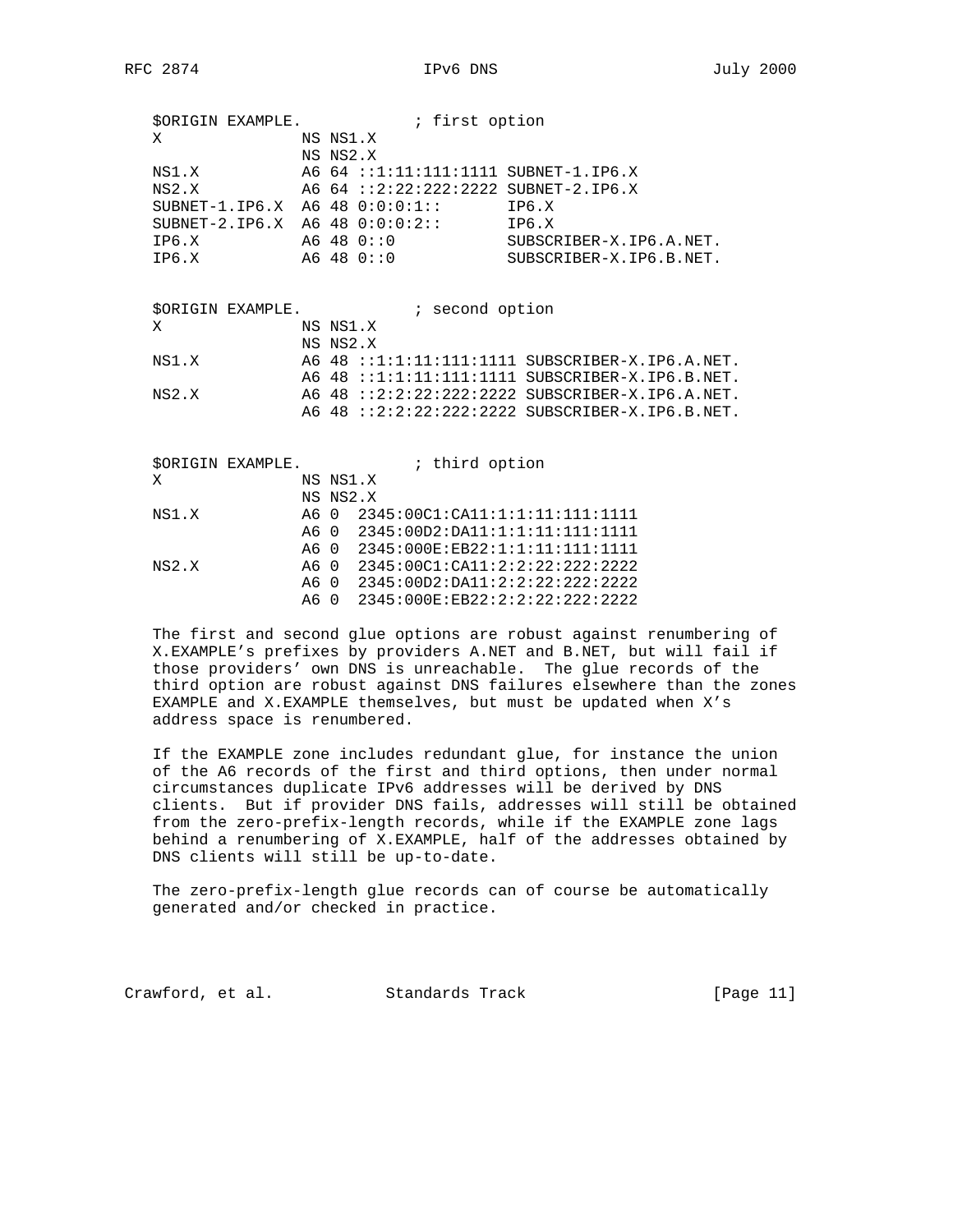# 5.1.3. Variations

 Several more-or-less arbitrary assumptions are reflected in the above structure. All of the following choices could have been made differently, according to someone's notion of convenience or an agreement between two parties.

 First, that site X has chosen to put subnet information in a separate A6 record rather than incorporate it into each node's A6 records.

 Second, that site X is referred to as "SUBSCRIBER-X" by both of its providers A and B.

 Third, that site X chose to indirect its provider information through A6 records at IP6.X.EXAMPLE containing no significant bits. An alternative would have been to replicate each subnet record for each provider.

 Fourth, B and E used a slightly different prefix naming convention between themselves than did A, C and D. Each hierarchical pair of network entities must arrange this naming between themselves.

 Fifth, that the upward prefix referral chain topped out at ALPHA- TLA.ORG. There could have been another level which assigned the TLA values and holds A6 records containing those bits.

 Finally, the above structure reflects an assumption that address fields assigned by a given entity are recorded only in A6 records held by that entity. Those bits could be entered into A6 records in the lower-level entity's zone instead, thus:

> IP6.X.EXAMPLE. A6 40 0:0:11:: IP6.A.NET. IP6.X.EXAMPLE. A6 40 0:0:22:: IP6.B.NET. IP6.A.NET. A6 28 0:1:CA00:: IP6.C.NET. and so on.

 Or the higher-level entities could hold both sorts of A6 records (with different DNS owner names) and allow the lower-level entities to choose either mode of A6 chaining. But the general principle of avoiding data duplication suggests that the proper place to store assigned values is with the entity that assigned them.

 It is possible, but not necessarily recommended, for a zone maintainer to forego the renumbering support afforded by the chaining of A6 records and to record entire IPv6 addresses within one zone file.

Crawford, et al. Standards Track [Page 12]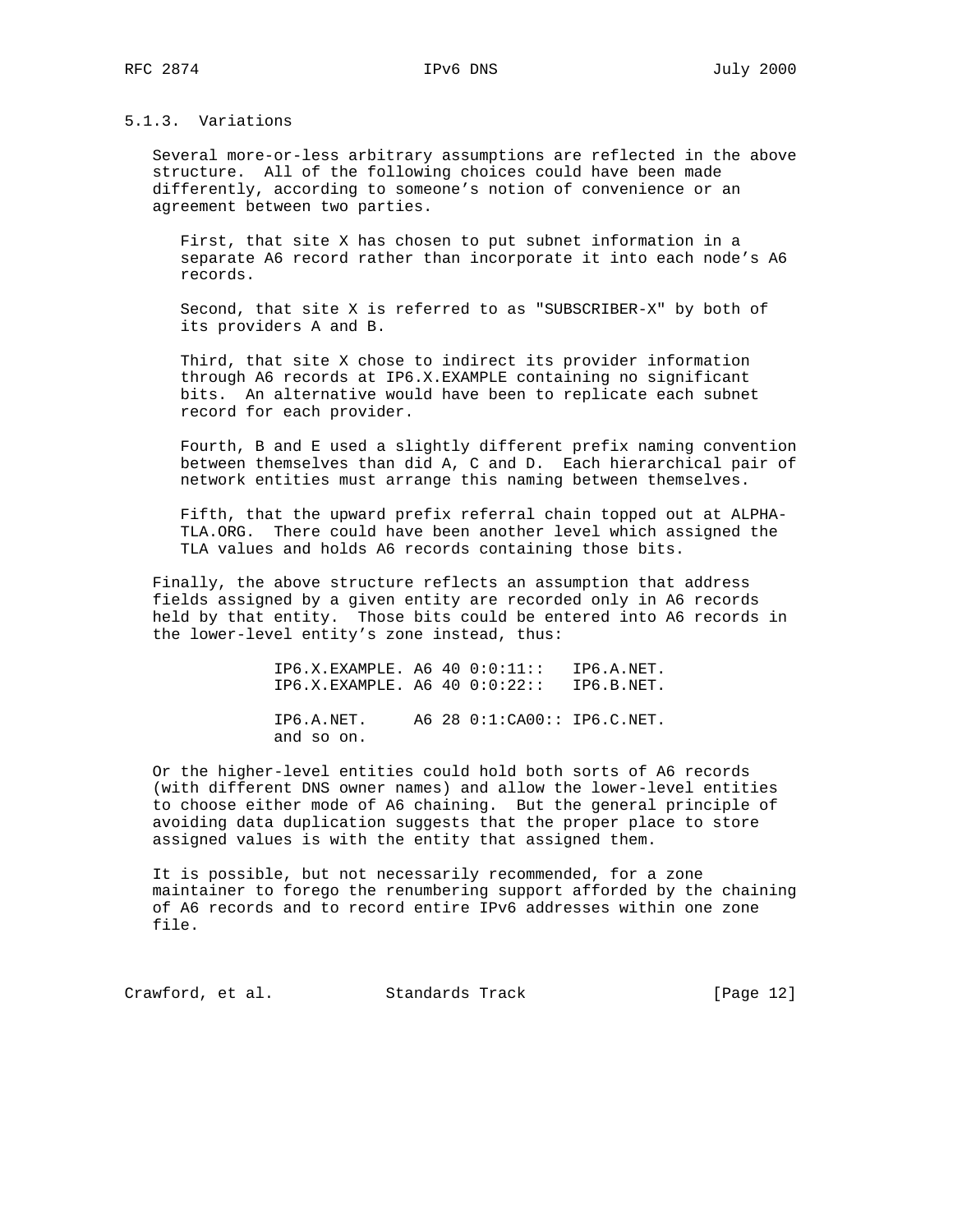## 5.2. Reverse Mapping Zones

 Supposing that address space assignments in the TLAs with Format Prefix (001) binary and IDs 0345, 0678 and 09AB were maintained in zones called ALPHA-TLA.ORG, BRAVO-TLA.ORG and CHARLIE-TLA.XY, then the IP6.ARPA zone would include

> \$ORIGIN IP6.ARPA.  $\left\{ \frac{x234500}{24} \right\}$  DNAME IP6.ALPHA-TLA.ORG.  $\left\{ \frac{x267800}{24} \right\}$  DNAME IP6.BRAVO-TLA.ORG. \[x29AB00/24] DNAME IP6.CHARLIE-TLA.XY.

 Eight trailing zero bits have been included in each TLA ID to reflect the eight reserved bits in the current aggregatable global unicast addresses format [AGGR].

5.2.1. The TLA level

 ALPHA-TLA's assignments to network providers C, D and E are reflected in the reverse data as follows.

> \[xC/4].IP6.ALPHA-TLA.ORG. DNAME IP6.C.NET. \[xD/4].IP6.ALPHA-TLA.ORG. DNAME IP6.D.NET. \[x0E/8].IP6.ALPHA-TLA.ORG. DNAME IP6.E.NET.

## 5.2.2. The ISP level

 The providers A through E carry the following delegation information in their zone files.

 \[x1CA/12].IP6.C.NET. DNAME IP6.A.NET.  $\setminus$ [x2DA/12].IP6.D.NET. DNAME IP6.A.NET.  $\setminus$ [xEB/8].IP6.E.NET. DNAME IP6.B.NET.  $\setminus$ [x11/8].IP6.A.NET. DNAME IP6.X.EXAMPLE.  $\setminus$ [x22/8].IP6.B.NET. DNAME IP6.X.EXAMPLE.

 Note that some domain names appear in the RDATA of more than one DNAME record. In those cases, one zone is being used to map multiple prefixes.

#### 5.2.3. The Site Level

 Consider the customer X.EXAMPLE using IP6.X.EXAMPLE for address-to name translations. This domain is now referenced by two different DNAME records held by two different providers.

Crawford, et al. Standards Track [Page 13]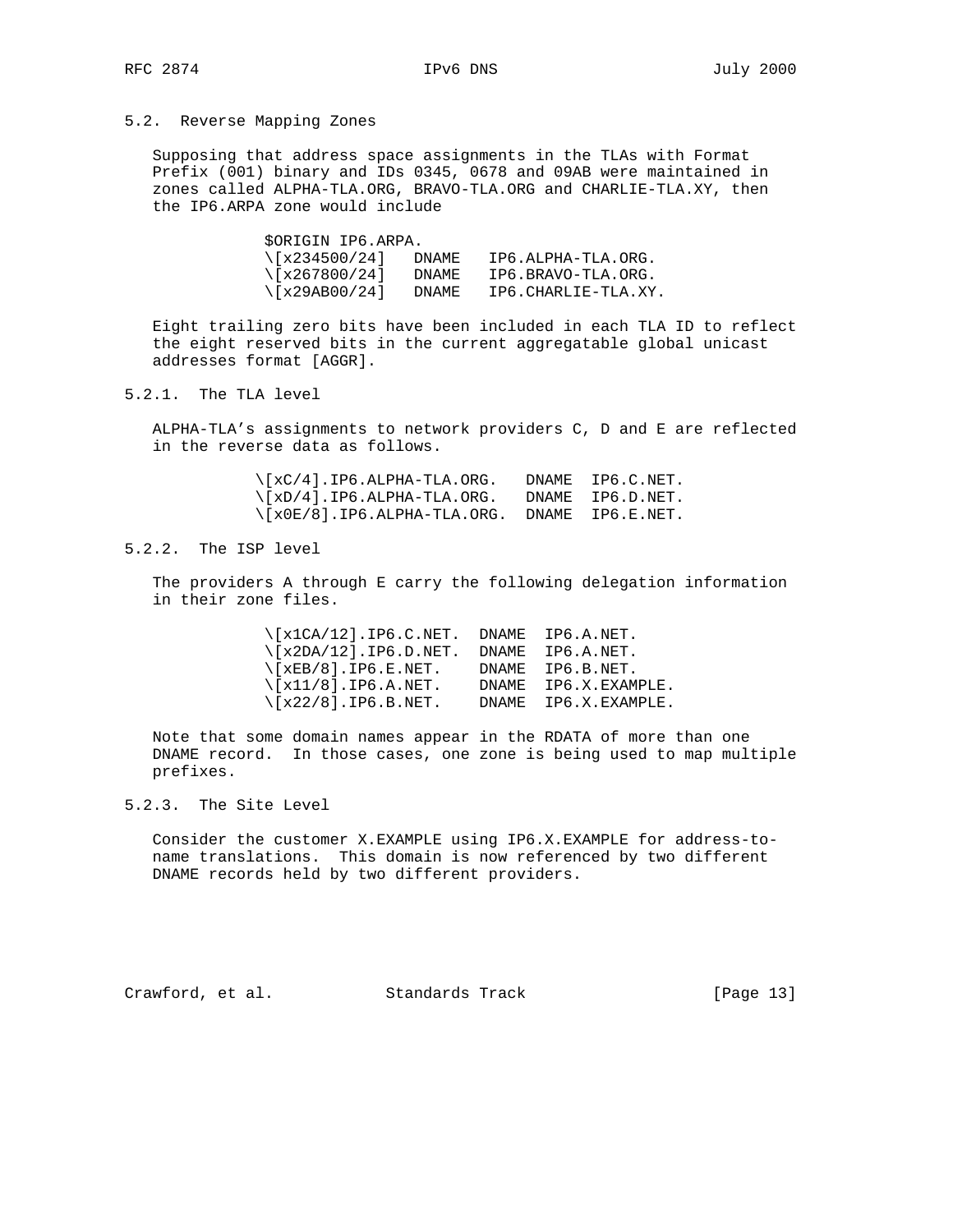\$ORIGIN IP6.X.EXAMPLE.  $\setminus [x0001/16]$  DNAME SUBNET-1 \[x123456789ABCDEF0].SUBNET-1 PTR N.X.EXAMPLE. and so on.

 SUBNET-1 need not have been named in a DNAME record; the subnet bits could have been joined with the interface identifier. But if subnets are treated alike in both the A6 records and in the reverse zone, it will always be possible to keep the forward and reverse definition data for each prefix in one zone.

5.3. Lookups

 A DNS resolver looking for a hostname for the address 2345:00C1:CA11:0001:1234:5678:9ABC:DEF0 would acquire certain of the DNAME records shown above and would form new queries. Assuming that it began the process knowing servers for IP6.ARPA, but that no server it consulted provided recursion and none had other useful additional information cached, the sequence of queried names and responses would be (all with QCLASS=IN, QTYPE=PTR):

 To a server for IP6.ARPA: QNAME=\[x234500C1CA110001123456789ABCDEF0/128].IP6.ARPA.

 Answer: \[x234500/24].IP6.ARPA. DNAME IP6.ALPHA-TLA.ORG.

 To a server for IP6.ALPHA-TLA.ORG: QNAME=\[xC1CA110001123456789ABCDEF0/104].IP6.ALPHA-TLA.ORG.

 Answer: \[xC/4].IP6.ALPHA-TLA.ORG. DNAME IP6.C.NET.

 To a server for IP6.C.NET.: QNAME=\[x1CA110001123456789ABCDEF0/100].IP6.C.NET.

 Answer: \[x1CA/12].IP6.C.NET. DNAME IP6.A.NET.

 To a server for IP6.A.NET.: QNAME=\[x110001123456789ABCDEF0/88].IP6.A.NET.

 Answer: \[x11/8].IP6.A.NET. DNAME IP6.X.EXAMPLE.

 To a server for IP6.X.EXAMPLE.: QNAME=\[x0001123456789ABCDEF0/80].IP6.X.EXAMPLE.

Crawford, et al. Standards Track [Page 14]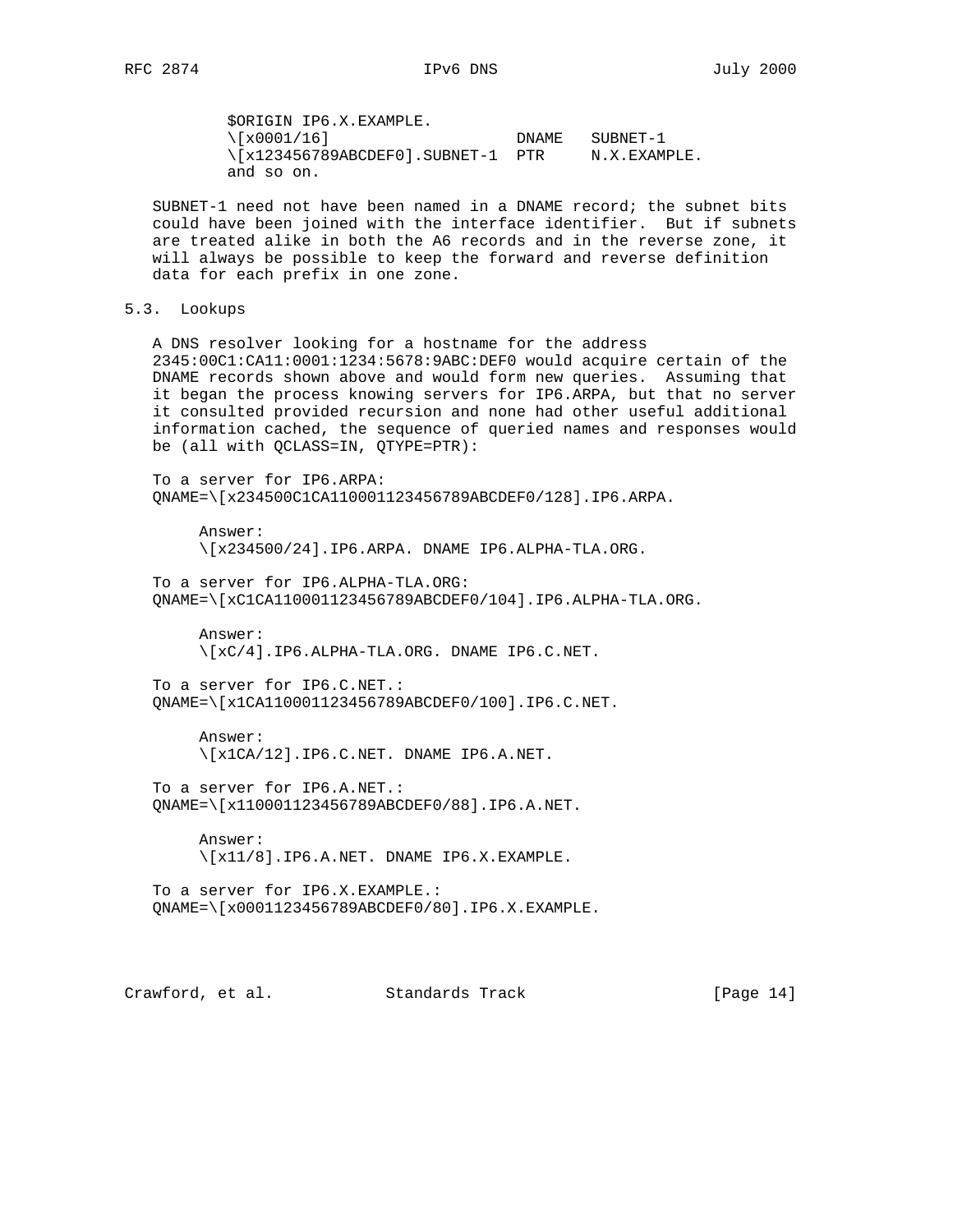Answer:

 \[x0001/16].IP6.X.EXAMPLE. DNAME SUBNET-1.IP6.X.EXAMPLE. \[x123456789ABCDEF0/64].SUBNET-1.X.EXAMPLE. PTR N.X.EXAMPLE.

 All the DNAME (and NS) records acquired along the way can be cached to expedite resolution of addresses topologically near to this address. And if another global address of N.X.EXAMPLE were resolved within the TTL of the final PTR record, that record would not have to be fetched again.

## 5.4. Operational Note

 In the illustrations in section 5.1, hierarchically adjacent entities, such as a network provider and a customer, must agree on a DNS name which will own the definition of the delegated prefix(es). One simple convention would be to use a bit-string label representing exactly the bits which are assigned to the lower-level entity by the higher. For example, "SUBSCRIBER-X" could be replaced by "\[x11/8]". This would place the A6 record(s) defining the delegated prefix at exactly the same point in the DNS tree as the DNAME record associated with that delegation. The cost of this simplification is that the lower-level zone must update its upward-pointing A6 records when it is renumbered. This cost may be found quite acceptable in practice.

6. Transition from RFC 1886 and Deployment Notes

 When prefixes have been "delegated upward" with A6 records, the number of DNS resource records required to establish a single IPv6 address increases by some non-trivial factor. Those records will typically, but not necessarily, come from different DNS zones (which can independently suffer failures for all the usual reasons). When obtaining multiple IPv6 addresses together, this increase in RR count will be proportionally less -- and the total size of a DNS reply might even decrease -- if the addresses are topologically clustered. But the records could still easily exceed the space available in a UDP response which returns a large RRset [DNSCLAR] to an MX, NS, or SRV query, for example. The possibilities for overall degradation of performance and reliability of DNS lookups are numerous, and increase with the number of prefix delegations involved, especially when those delegations point to records in other zones.

 DNS Security [DNSSEC] addresses the trustworthiness of cached data, which is a problem intrinsic to DNS, but the cost of applying this to an IPv6 address is multiplied by a factor which may be greater than the number of prefix delegations involved if different signature chains must be verified for different A6 records. If a trusted centralized caching server (as in [TSIG], for example) is used, this cost might be amortized to acceptable levels. One new phenomenon is

Crawford, et al. Standards Track [Page 15]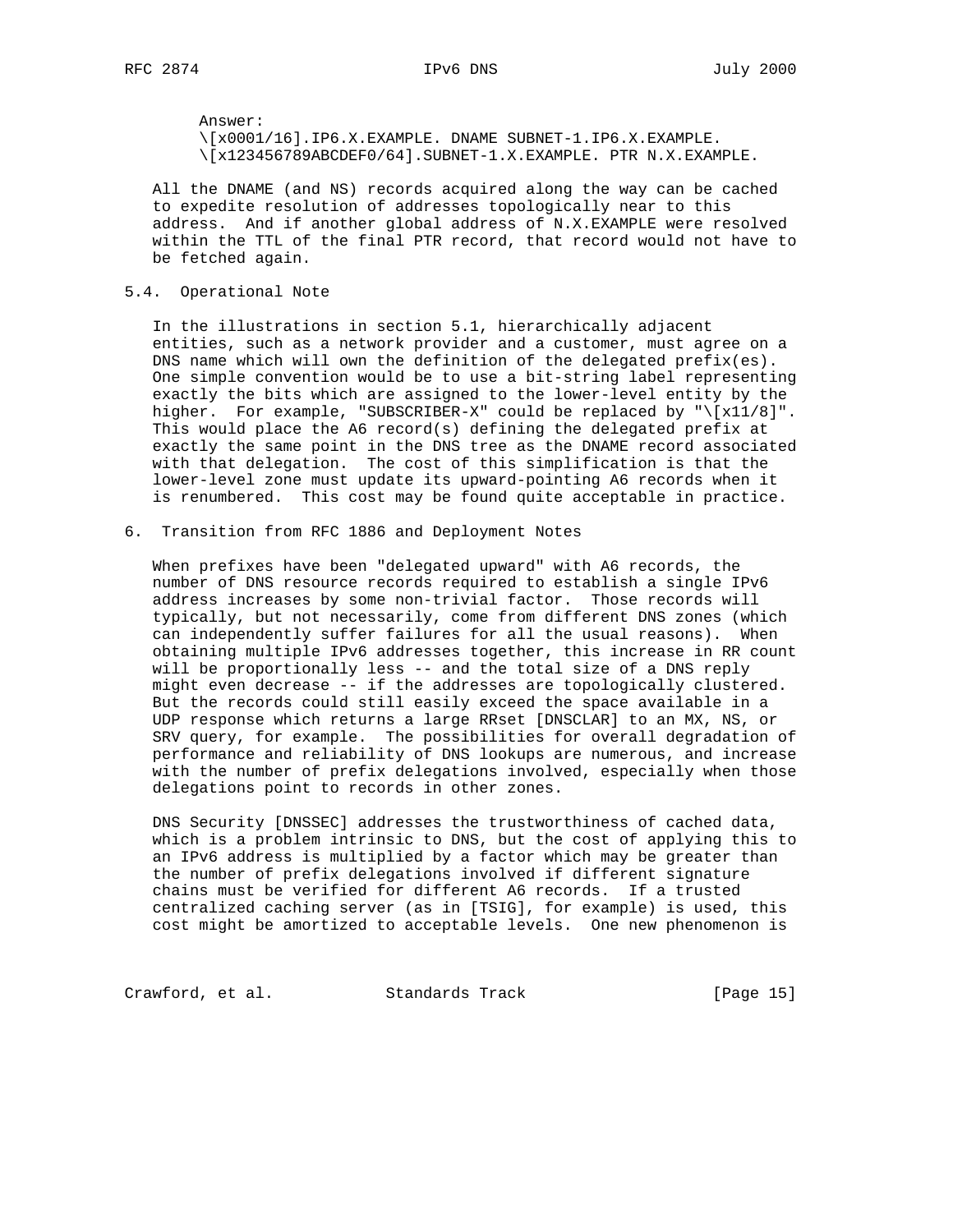the possibility that IPv6 addresses may be formed from a A6 records from a combination of secure and unsecured zones.

 Until more deployment experience is gained with the A6 record, it is recommended that prefix delegations be limited to one or two levels. A reasonable phasing-in mechanism would be to start with no prefix delegations (all A6 records having prefix length 0) and then to move to the use of a single level of delegation within a single zone. (If the TTL of the "prefix" A6 records is kept to an appropriate duration the capability for rapid renumbering is not lost.) More aggressively flexible delegation could be introduced for a subset of hosts for experimentation.

6.1. Transition from AAAA and Coexistence with A Records

 Administrators of zones which contain A6 records can easily accommodate deployed resolvers which understand AAAA records but not A6 records. Such administrators can do automatic generation of AAAA records for all of a zone's names which own A6 records by a process which mimics the resolution of a hostname to an IPv6 address (see section 3.1.4). Attention must be paid to the TTL assigned to a generated AAAA record, which MUST be no more than the minimum of the TTLs of the A6 records that were used to form the IPv6 address in that record. For full robustness, those A6 records which were in different zones should be monitored for changes (in TTL or RDATA) even when there are no changes to zone for which AAAA records are being generated. If the zone is secure [DNSSEC], the generated AAAA records MUST be signed along with the rest of the zone data.

 A zone-specific heuristic MAY be used to avoid generation of AAAA records for A6 records which record prefixes, although such superfluous records would be relatively few in number and harmless. Examples of such heuristics include omitting A6 records with a prefix length less than the largest value found in the zone file, or records with an address suffix field with a certain number of trailing zero bits.

 On the client side, when looking up and IPv6 address, the order of A6 and AAAA queries MAY be configurable to be one of: A6, then AAAA; AAAA, then A6; A6 only; or both in parallel. The default order (or only order, if not configurable) MUST be to try A6 first, then AAAA. If and when the AAAA becomes deprecated a new document will change the default.

 The guidelines and options for precedence between IPv4 and IPv6 addresses are specified in [TRANS]. All mentions of AAAA records in that document are henceforth to be interpreted as meaning A6 and/or AAAA records in the order specified in the previous paragraph.

Crawford, et al. Standards Track [Page 16]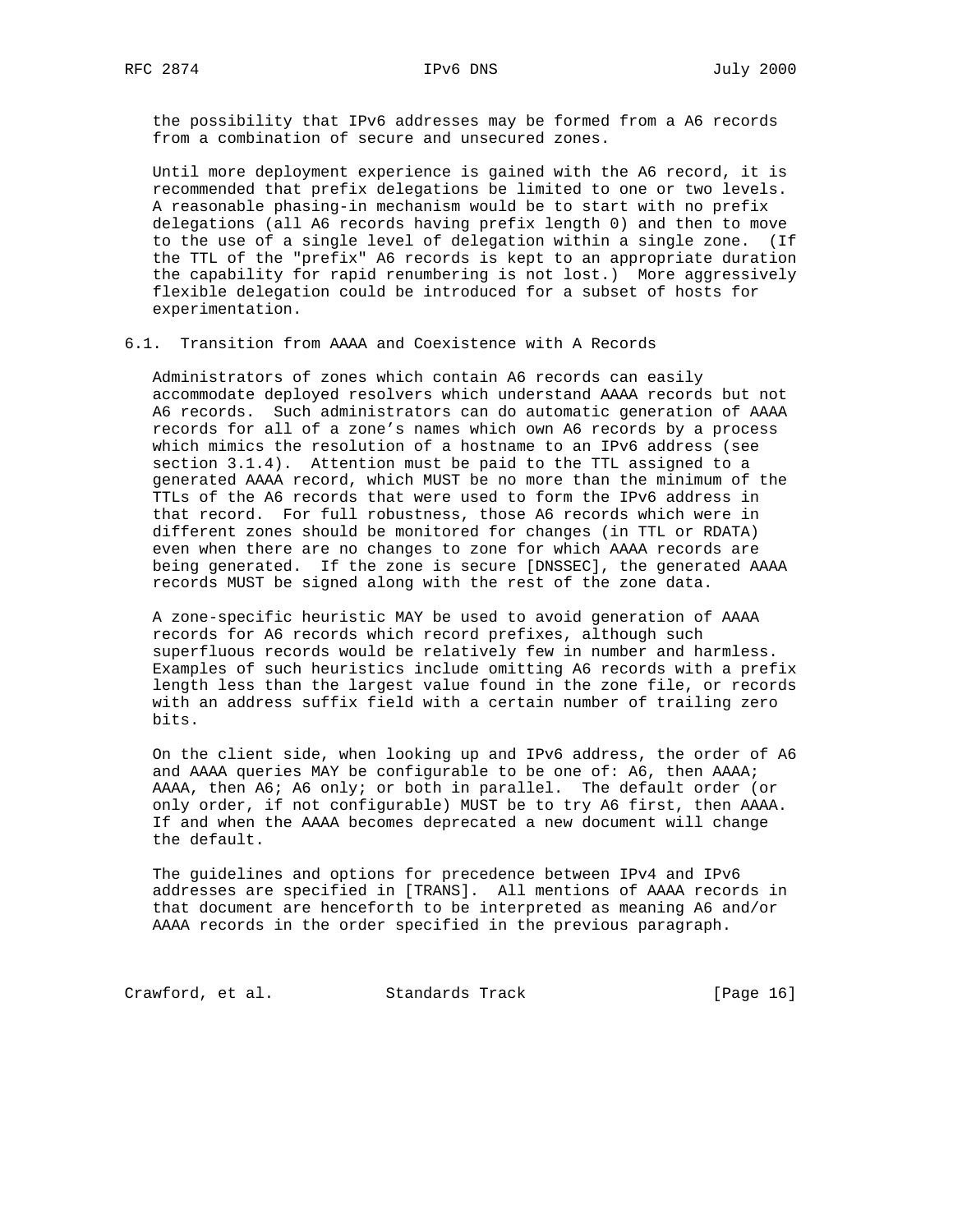## 6.2. Transition from Nibble Labels to Binary Labels

 Implementations conforming to RFC 1886 [AAAA] perform reverse lookups as follows:

 An IPv6 address is represented as a name in the IP6.INT domain by a sequence of nibbles separated by dots with the suffix ".IP6.INT". The sequence of nibbles is encoded in reverse order, i.e. the low-order nibble is encoded first, followed by the next low-order nibble and so on. Each nibble is represented by a hexadecimal digit. For example, a name for the address 2345:00C1:CA11:0001:1234:5678:9ABC:DEF0 of the example in section 5.3 would be sought at the DNS name "0.f.e.d.c.b.a.9.- 8.7.6.5.4.3.2.1.1.0.0.0.1.1.a.c.1.c.0.0.5.4.3.2.ip6.int."

 Implementations conforming to this specification will perform a lookup of a binary label in IP6.ARPA as specified in Section 3.2. It is RECOMMENDED that for a transition period implementations first lookup the binary label in IP6.ARPA and if this fails try to lookup the 'nibble' label in IP6.INT.

7. Security Considerations

 The signing authority [DNSSEC] for the A6 records which determine an IPv6 address is distributed among several entities, reflecting the delegation path of the address space which that address occupies. DNS Security is fully applicable to bit-string labels and DNAME records. And just as in IPv4, verification of name-to-address mappings is logically independent of verification of address-to-name mappings.

 With or without DNSSEC, the incomplete but non-empty address set scenario of section 3.1.4 could be caused by selective interference with DNS lookups. If in some situation this would be more harmful than complete DNS failure, it might be mitigated on the client side by refusing to act on an incomplete set, or on the server side by listing all addresses in A6 records with prefix length 0.

8. IANA Considerations

The A6 resource record has been assigned a Type value of 38.

Crawford, et al. Standards Track [Page 17]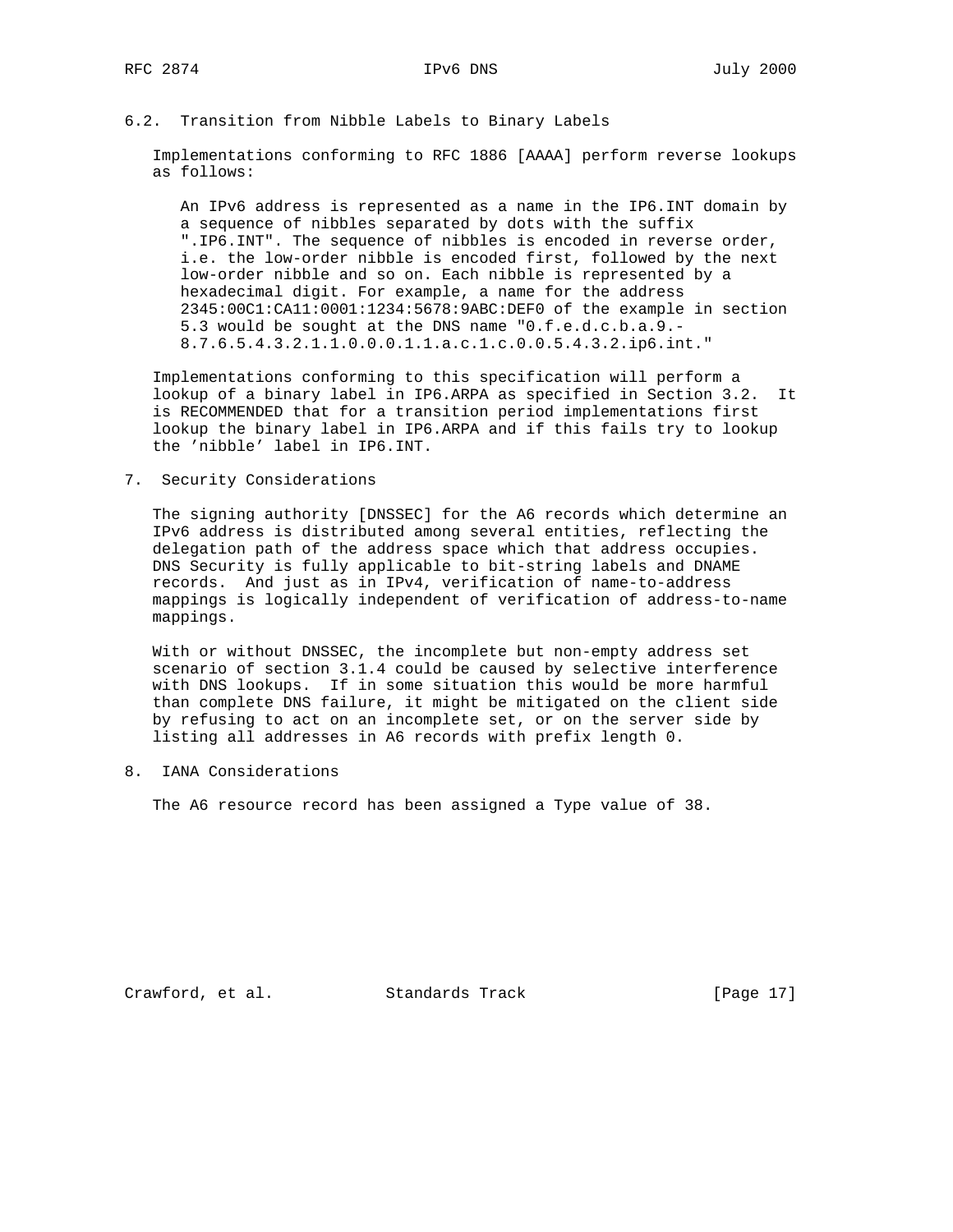9. Acknowledgments

 The authors would like to thank the following persons for valuable discussions and reviews: Mark Andrews, Rob Austein, Jim Bound, Randy Bush, Brian Carpenter, David Conrad, Steve Deering, Francis Dupont, Robert Elz, Bob Fink, Olafur Gudmundsson, Bob Halley, Bob Hinden, Edward Lewis, Bill Manning, Keith Moore, Thomas Narten, Erik Nordmark, Mike O'Dell, Michael Patton and Ken Powell.

- 10. References
	- [AAAA] Thomson, S. and C. Huitema, "DNS Extensions to support IP version 6, RFC 1886, December 1995.
	- [AARCH] Hinden, R. and S. Deering, "IP Version 6 Addressing Architecture", RFC 2373, July 1998.
	- [AGGR] Hinden, R., O'Dell, M. and S. Deering, "An IPv6 Aggregatable Global Unicast Address Format", RFC 2374, July 1998.
	- [BITLBL] Crawford, M., "Binary Labels in the Domain Name System", RFC 2673, August 1999.
	- [DNAME] Crawford, M., "Non-Terminal DNS Name Redirection", RFC 2672, August 1999.
	- [DNSCLAR] Elz, R. and R. Bush, "Clarifications to the DNS Specification", RFC 2181, July 1997.
	- [DNSIS] Mockapetris, P., "Domain names implementation and specification", STD 13, RFC 1035, November 1987.
	- [DNSSEC] Eastlake, D. 3rd and C. Kaufman, "Domain Name System Security Extensions", RFC 2535, March 1999.
	- [KWORD] Bradner, S., "Key words for use in RFCs to Indicate Requirement Levels", BCP 14, RFC 2119, March 1997.
	- [RENUM1] Carpenter, B. and Y. Rekhter, "Renumbering Needs Work", RFC 1900, February 1996.
	- [RENUM2] Ferguson, P. and H. Berkowitz, "Network Renumbering Overview: Why would I want it and what is it anyway?", RFC 2071, January 1997.
	- [RENUM3] Carpenter, B., Crowcroft, J. and Y. Rekhter, "IPv4 Address Behaviour Today", RFC 2101, February 1997.

Crawford, et al. Standards Track [Page 18]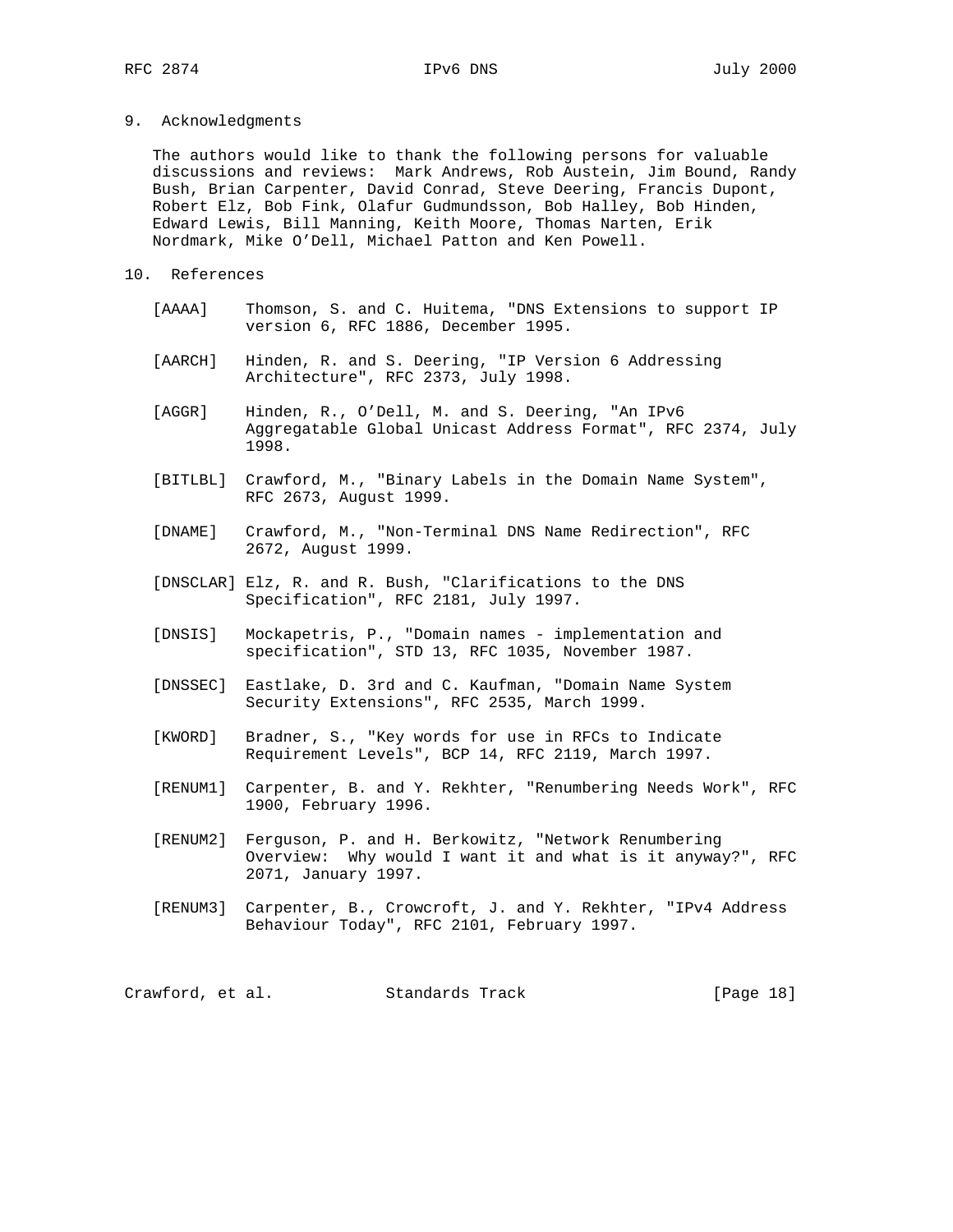- [TRANS] Gilligan, R. and E. Nordmark, "Transition Mechanisms for IPv6 Hosts and Routers", RFC 1933, April 1996.
- [TSIG] Vixie, P., Gudmundsson, O., Eastlake, D. 3rd and B. Wellington, "Secret Key Transaction Authentication for DNS (TSIG)", RFC 2845, May 2000.

11. Authors' Addresses

 Matt Crawford Fermilab MS 368 PO Box 500 Batavia, IL 60510 USA

 Phone: +1 630 840-3461 EMail: crawdad@fnal.gov

 Christian Huitema Microsoft Corporation One Microsoft Way Redmond, WA 98052-6399

EMail: huitema@microsoft.com

Crawford, et al. Standards Track [Page 19]